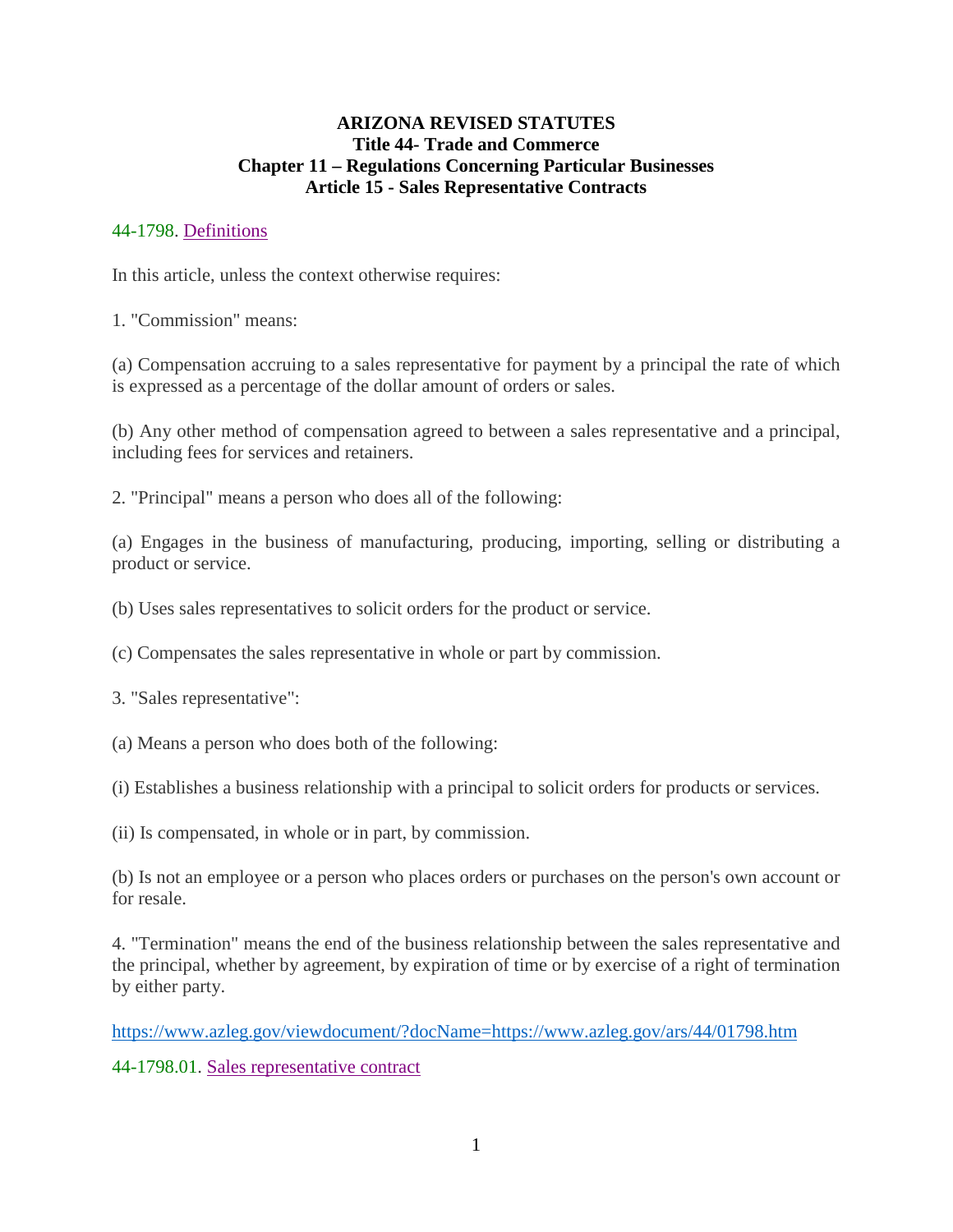A. The sales representative and the principal shall enter into a written contract. The contract shall set forth the method by which the sales representative's commission is to be computed and paid.

B. The principal shall provide each sales representative with a signed copy of the contract. The principal shall obtain a signed receipt for the contract from each sales representative.

https://www.azleg.gov/viewdocument/?docName=https://www.azleg.gov/ars/44/01798-01.htm

### 44-1798.02. Termination of sales representative contract; payment of earned commissions

A. If an agreement of services is terminated for any reason both of the following apply:

1. All the commissions due through the time of termination shall be paid to the sales representative within a period of not to exceed thirty days after termination.

2. All the commissions that become due after the effective date of termination shall be paid to the sales representative within fourteen days after they become due.

B. The principal shall pay the sales representative all commissions due while the business relationship is in effect in accordance with the agreement between the parties.

C. A principal who fails to comply with subsections A and B of this section is liable to the sales representative for damages in the amount of three times the sum of the unpaid commissions owed to the sales representative.

D. The prevailing party in an action brought under this section is entitled to the cost of the suit, including reasonable attorney fees.

E. Commissions shall be paid at the usual place of payment unless the sales representative requests that the commissions be sent by registered mail. If, in accordance with a request by the sales representative, the sales representative's commissions are sent by mail, the commissions are deemed to have been paid as of the date of the registered postmark on the envelope.

F. Unless payment is made pursuant to a binding and final written settlement agreement and release, the acceptance by a sales representative of a commission payment from the principal does not constitute a release as to the balance of any commissions claimed due. A full release of all commission claims that is required by a principal as a condition to a partial commission payment is null and void.

#### 44-1798.03. Revocable offers of commission

If a principal makes a revocable offer of a commission to a sales representative, the sales representative is entitled to the commission agreed on if all of the following apply: